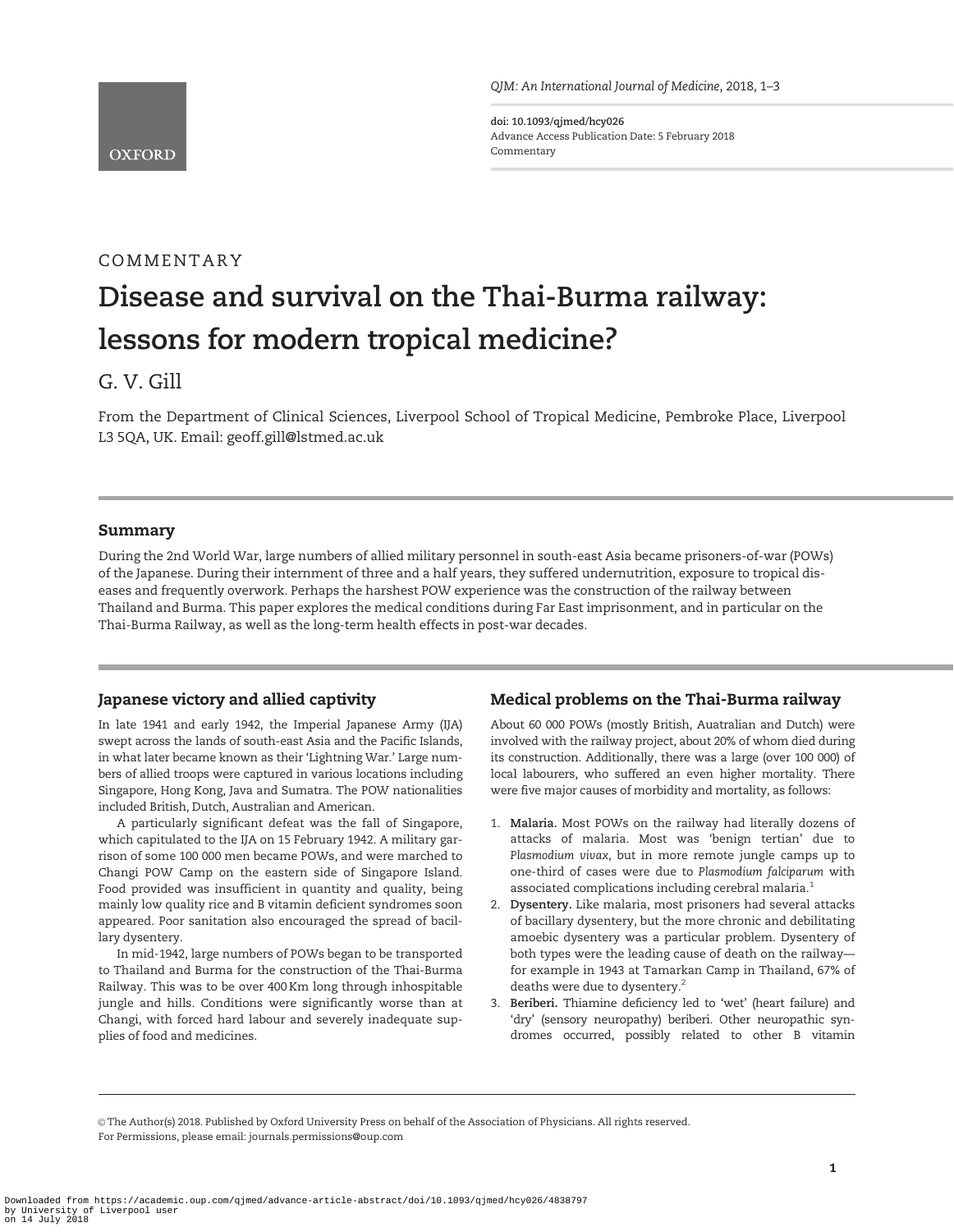<span id="page-1-0"></span>deficiencies. These involved neuropathic lower limb pain ('burning feet'<sup>[3](#page-2-0)</sup>), nutritional amblyopia ('camp eyes') and sensori-neural deafness. $4$  Supplies of vitamin supplements were always short, but home-made yeasts ('camp marmite') or grass extracts ('jungle spinach') were often successfully used.

- 4. Tropical ulcer. These were deep and painful infected ulcers which were common on the Thai-Burma Railway. Treatments included curettage with sharpened spoons, maggots, and even immersion in river water for carnivorous fish to nibble at slough. Amputation was, however, often necessary (Figure 1)––one railway POW surgeon recorded in 1946 a series of over 100 above-knee amputations successfully performed under very basic conditions at railway camp hospitals.<sup>[5](#page-2-0)</sup>
- 5. Cholera. Serious cholera outbreaks took place mainly in the more remote jungle camps of Thailand and Burma. With only rudimentary rehydration systems, mortality was high (up to 50%<sup>[6](#page-2-0)</sup>). Patients were treated in isolation huts or tents [\(Figure 2\)](#page-2-0) and the bodies of those who died were often masscremated on horrific 'cholera pyres.'

Disease rates and mortality varied greatly with location. The more remote camps suffered heavily from cholera, and death rates were high. Conversely, mortality was much lower in the better equipped base camps.

#### The medical aftermath

Perhaps not surprisingly, the dreadful medical experiences of Far East POW captivity in general, and the Thai-Burma Railway in particular, was to have later health effects. Debilitating anxiety and depression, with flashbacks and nightmares, affected at least one-third long term and would now be regarded as post-traumatic stress disorder (PTSD).<sup>7</sup> Recurrences of malaria and amoebic dysentery were common in the early post-war years. There was also an excess of deaths from tuberculosis and liver disease (cirrhosis and hepatoma). The latter was later shown to almost certainly be due to high levels of hepatitis B transmission in the jungle camps, ${}^{8}$ possibly related to blood transfusion practices.

The neurological effects of beriberi and other B vitamin deficient disorders had lasting effects, and over 30 years postrelease, about 5% of surviving Far East POWs had symptomatic syndromes, mostly peripheral neuropathy (sometimes of the 'burning feet' type) and optic nerve damage.<sup>[9](#page-2-0)</sup> The nematode worm Strongyloides stercoralis, often transmitted on the railway, also caused chronic (even lifelong) infection––overall affecting about 12% of ex-Far East POWs, but up to 20% of those who worked on the Thai-Burma Railway.[10](#page-2-0) The infection could cause diarrhoea or skin rashes due to larval migration ('larva currens' or 'creeping eruption'), but also occasional deaths due to 'hyperinfection' in immune-compromised patients. $^{11}$  $^{11}$  $^{11}$ 

#### Learning lessons

Between late 1946 and 1990 over 4000 ex-Far East POWs were screened at the Liverpool School of Tropical Medicine. The psychiatric effects of Far East imprisonment were being seen and described before PTSD became an accepted diagnosis. Potentially permanent neurological damage from vitamin B deficiency had not been previously described. Similarly, the



Figure 1. Drawing of post-amputation prostheses constructed in the workshop of Nakom Paton Camp–one of the base hospital camps (copyright Jack Chalker).